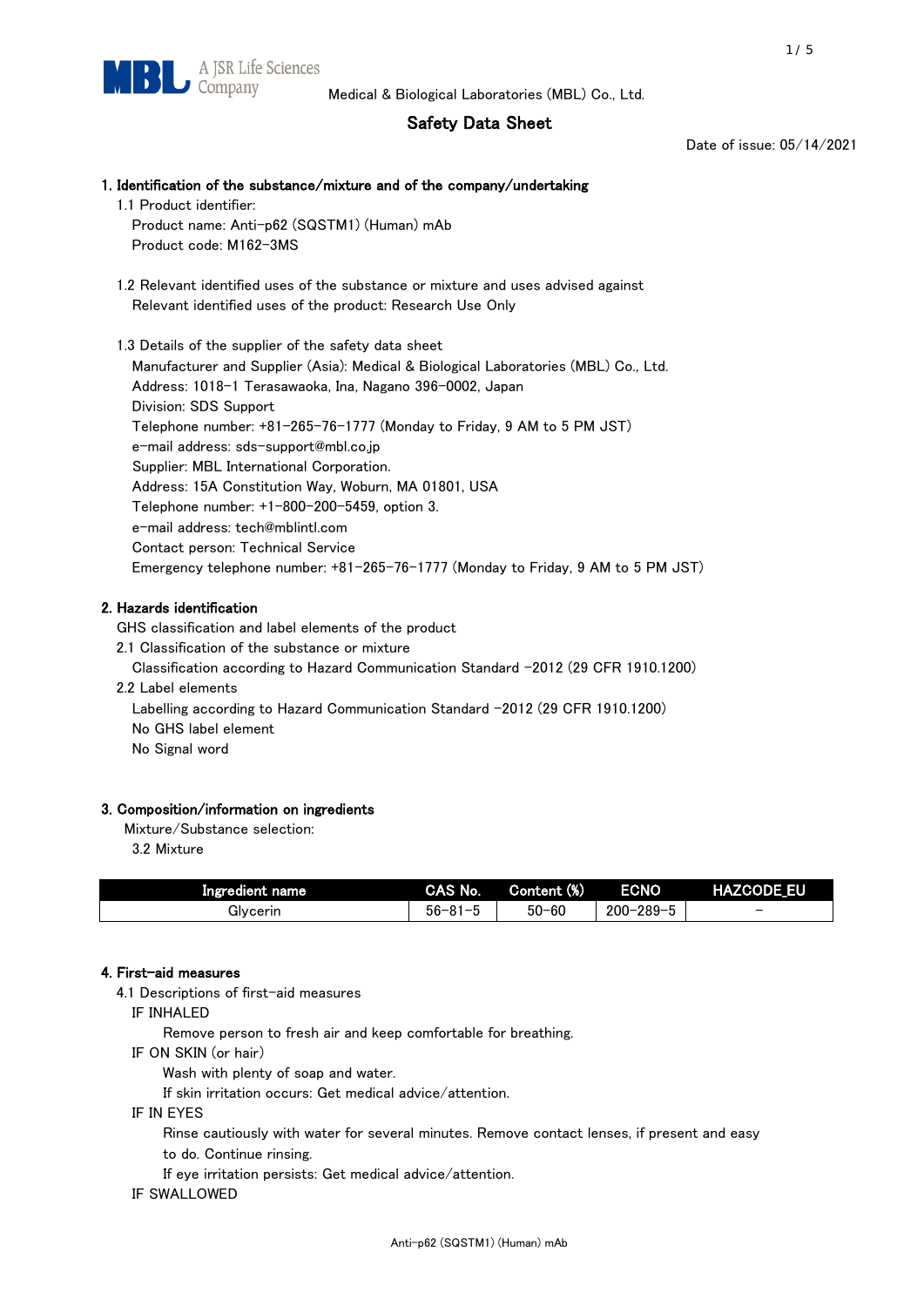Rinse mouth.

## 5. Fire-fighting measures

#### 5.1 Extinguishing media

Suitable extinguishing media

- Use appropriate extinguishing media suitable for surrounding facilities.
- Unsuitable extinguishing media

Unsuitable extinguishing media data is not available.

5.2 Specific hazards arising from the substance or mixture

Specific hazards arising from the substance or mixture is not available.

5.3 Advice for firefighters

Specific fire-fighting measures

Evacuate non-essential personnel to safe area.

### 6. Accidental release measures

- 6.1 Personnel precautions, protective equipment and emergency procedures Wear proper protective equipment.
- 6.2 Environmental precautions

Prevent spills from entering sewers, watercourses or low areas.

6.3 Methods and materials for containment and cleaning up

- Absorb spill with inert material (dry sand, earth, et al), then place in a chemical waste container.
- 6.4 Reference to other sections

Refer to section 13

## 7. Handling and storage

 7.1 Precautions for safe handling Preventive measures (Safety treatments) Avoid contact with skin. Avoid contact with eyes. Safety measures data is not available. Any incompatibilities data is not available. Advice on general occupational hygiene Do not get in eyes, on skin, or on clothing. Do not eat, drink or smoke when using this product. Wash hands thoroughly after handling. 7.2 Storage Conditions for safe storage Keep container tightly closed.

Keep cool. Protect from sunlight.

Container and packaging materials for safe handling data is not available.

7.3 Specific end use(s)

Research use only.

#### 8. Exposure controls/personal protection

 8.1 Control parameters Adopted value Adopted value in ACGIH is not available. OSHA-PEL (Glycerin)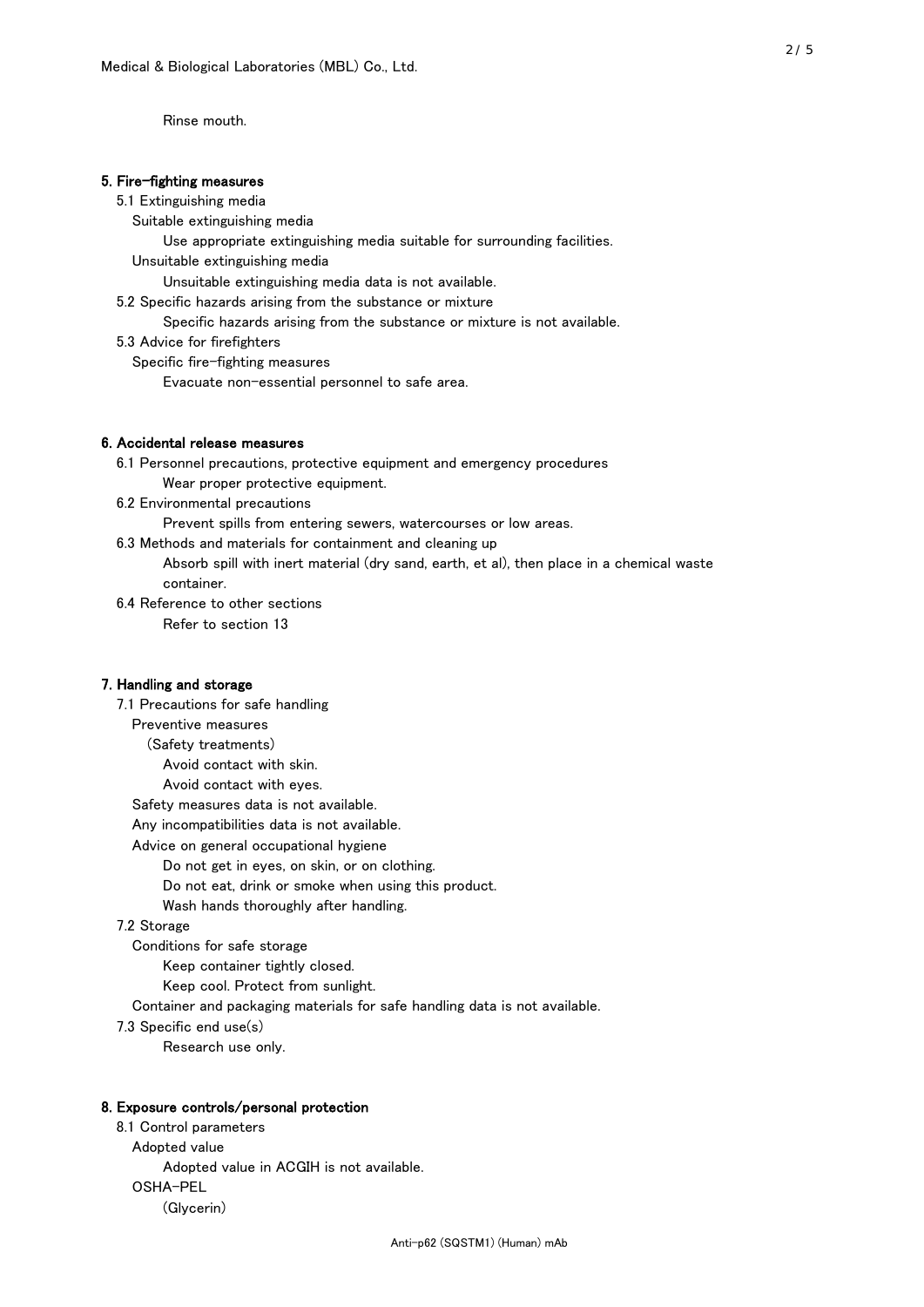TWA: 15mg/m3 (Total dust) TWA: 5mg/m3 (Respirable fraction) NIOSH-REL (Glycerin) See Appendix D 8.2 Exposure controls Appropriate engineering controls Do not use in areas without adequate ventilation. Washing facilities should be available. Individual protection measures Hand protection Wear protective gloves. Eye protection Wear eye/face protection. Skin and body protection Wear protective clothing.

## 9. Physical and Chemical Properties

 9.1 Information on basic physical and chemical properties Physical state: Liquid Color: Colorless Odor data is not available. Melting point/Freezing point data is not available. Boiling point or initial boiling point data is not available. Flammability (gases, liquids and solids) data is not available. Lower and upper explosion limit/flammability limit data is not available. Flash point data is not available. Auto-ignition temperature data is not available. Decomposition temperature data is not available. pH: Neutral Kinematic viscosity data is not available. Solubility: Water solubility: miscible Solubility in solvent data is not available. n-Octanol/water partition coefficient data is not available. Vapor pressure data is not available. Density and/or relative density data is not available. Oxidising properties data is not available. No Particle characteristics data is not available. 9.2 Other information Other information is not available. 10. Stability and Reactivity 10.1 Reactivity Reactivity data is not available. 10.2 Chemical stability Stable under normal storage/handling conditions.

10.3 Possibility of hazardous reactions

Possibility of hazardous reactions data is not available.

10.4 Conditions to avoid

Conditions to avoid data is not available.

#### 10.5 Incompatible materials

Incompatible materials data is not available.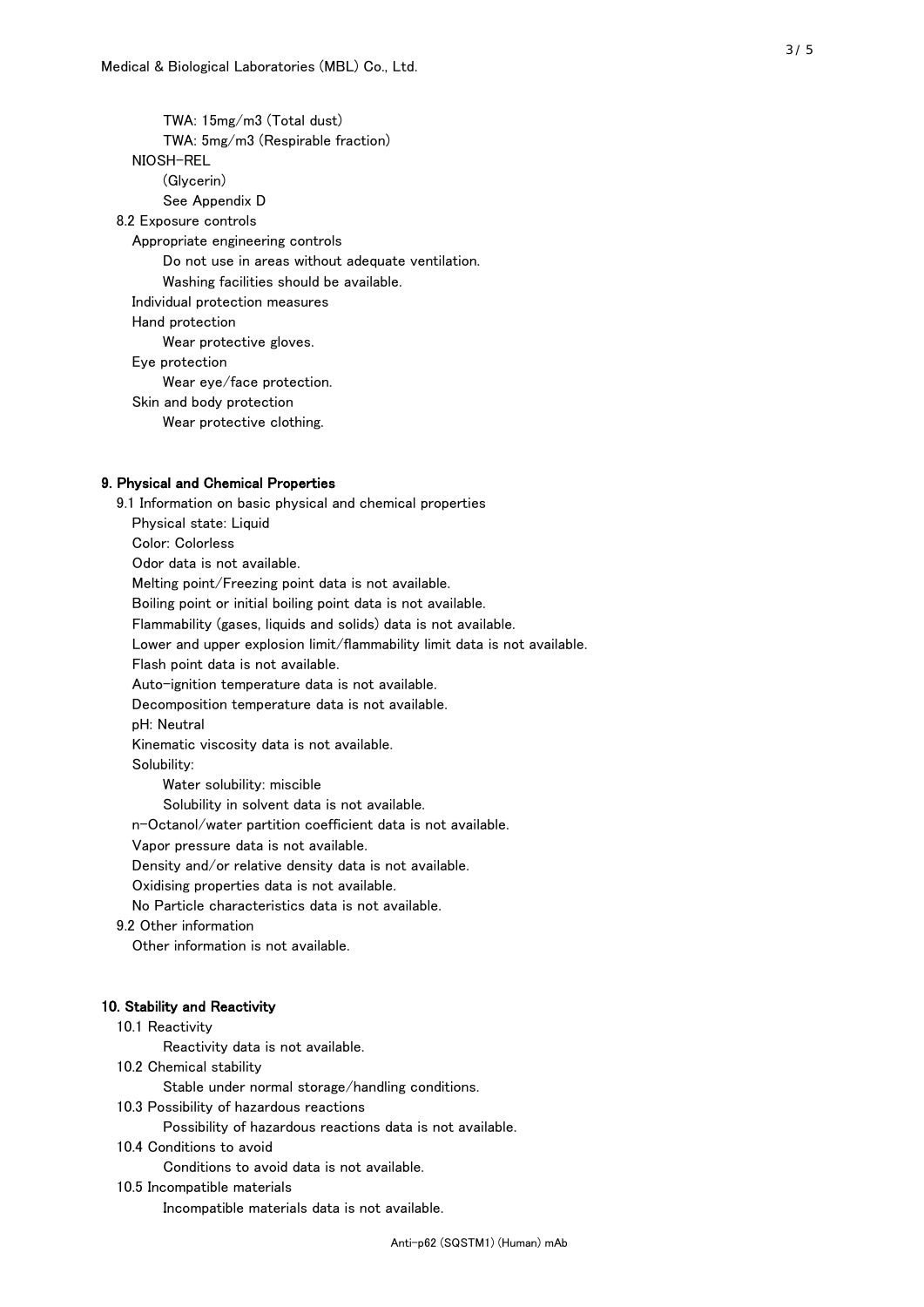10.6 Hazardous decomposition products Hazardous decomposition products data is not available.

## 11. Toxicological Information

 11.1 Information on toxicological effects Acute toxicity data is not available. Irritant properties Skin corrosion/irritation data is not available. Serious eye damage/irritation data is not available. Allergenic and sensitizing effects data is not available. Mutagenic effects data is not available. Carcinogenic effects data is not available. Teratogenic effects data is not available. Reproductive toxicity data is not available. STOT

STOT-single exposure data is not available.

STOT-repeated exposure data is not available.

Aspiration hazard data is not available.

#### 12. Ecological Information

12.1 Ecotoxicity

Ecotoxicity data is not available.

Water solubility

(Glycerin)

miscible (ICSC, 2006)

12.2 Persistence and degradability

Persistence and degradability data is not available.

12.3 Bioaccumulative potential

(Glycerin)

log Pow=-1.76 (ICSC, 2006)

12.4 Mobility in soil

Mobility in soil data is not available.

12.7 Other adverse effects

Ozone depleting chemical data is not available.

#### 13. Disposal considerations

 Description of waste residues and information on their safe handling and methods of disposal, including the disposal of any contaminated packaging

13.1 Waste treatment methods

Dispose of contents/container in accordance with local/national regulation.

Contaminated packing

Dispose of container after using the contents completely.

#### 14. Transport Information

 UN No., UN CLASS 14.1 UN No. or ID No.: Not applicable Not applicable to IMDG Code

Not applicable to IATA Dangerous Goods Regulations

 14.5 Environmental hazards MARPOL Annex III - Prevention of pollution by harmful substances Marine pollutants (yes/no): no